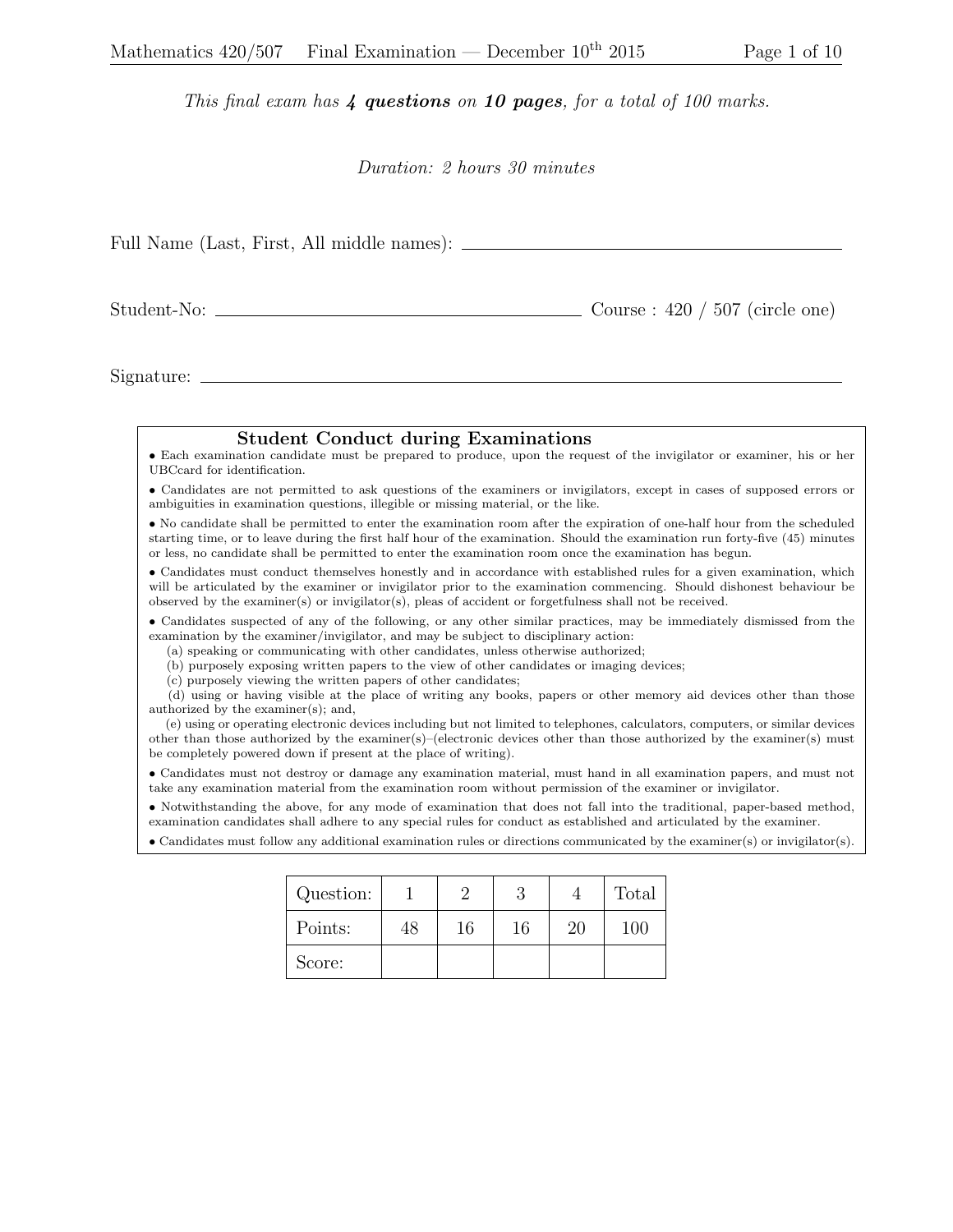## Please read the following points carefully before starting to write.

- Read all the questions carefully before starting to work.
- You should give complete arguments and explanations for all your answers and calculations; answers without justifications will not be marked.
- Continue on the back of the previous page if you run out of space.
- Attempt to answer all questions for partial credit.
- This is a closed-book examination. None of the following are allowed: documents, cheat sheets or electronic devices of any kind (including calculators, cell phones, etc.)
- You may not leave during the first 30 minutes or final 15 minutes of the exam.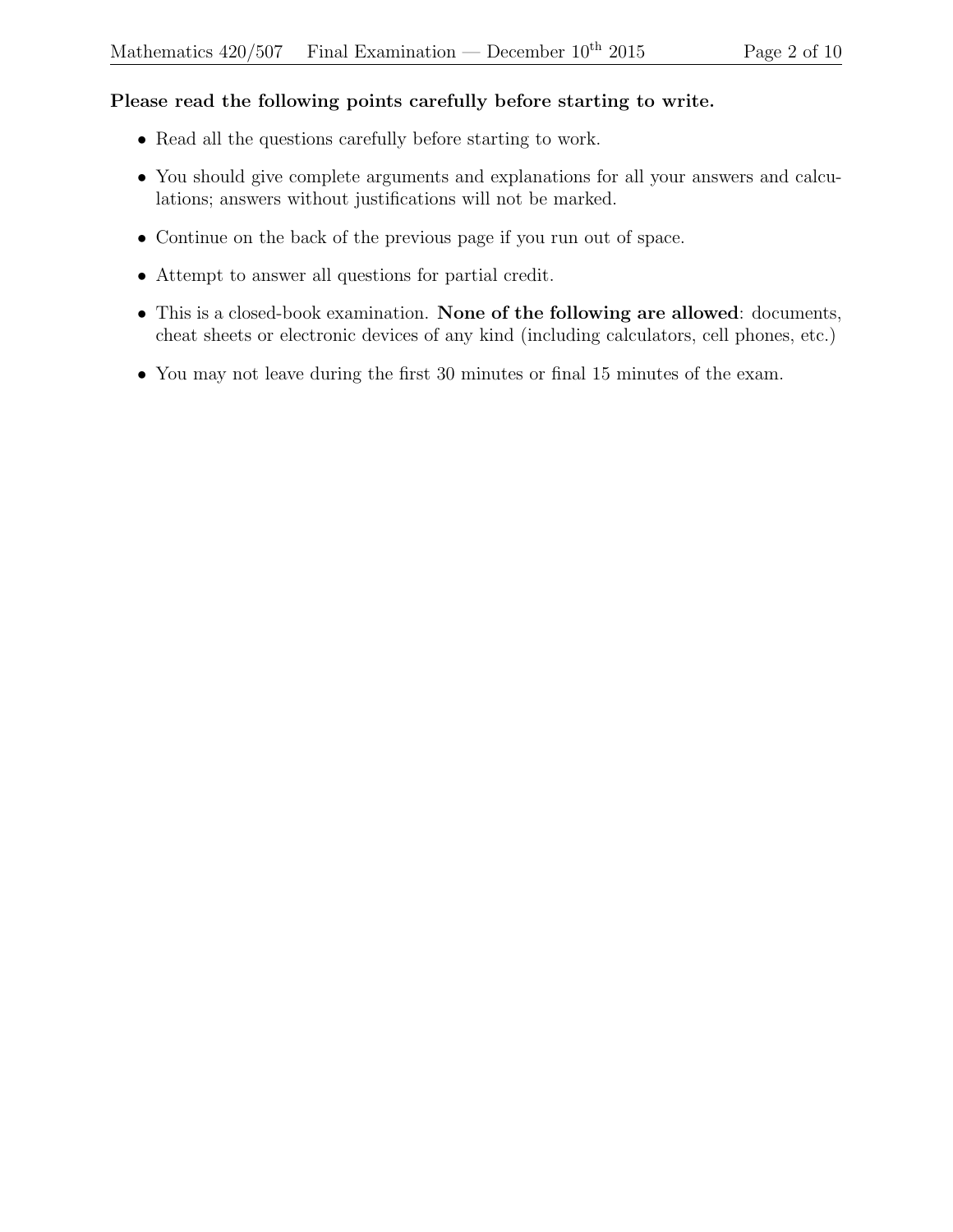- 48 marks 1. Short questions: 6 marks for each.
	- (a) If X is a nonempty set and  $\mu^* : \mathcal{P}(X) \to [0,\infty]$  is an outer measure, state the definition of a measurable set with respect to  $\mu^*$ .

(b) Let  $(X, \mathcal{M}, \mu)$  be a measure space. If  $X_1, X_2, \dots \in \mathcal{M}$  and  $X_1 \supseteq X_2 \supseteq X_3 \supseteq \dots$ , does it follow that  $\mu(\bigcap_{j=1}^{\infty} X_j) = \lim_{j\to\infty} \mu(X_j)$ ? If yes, explain why; if no, give a counterexample.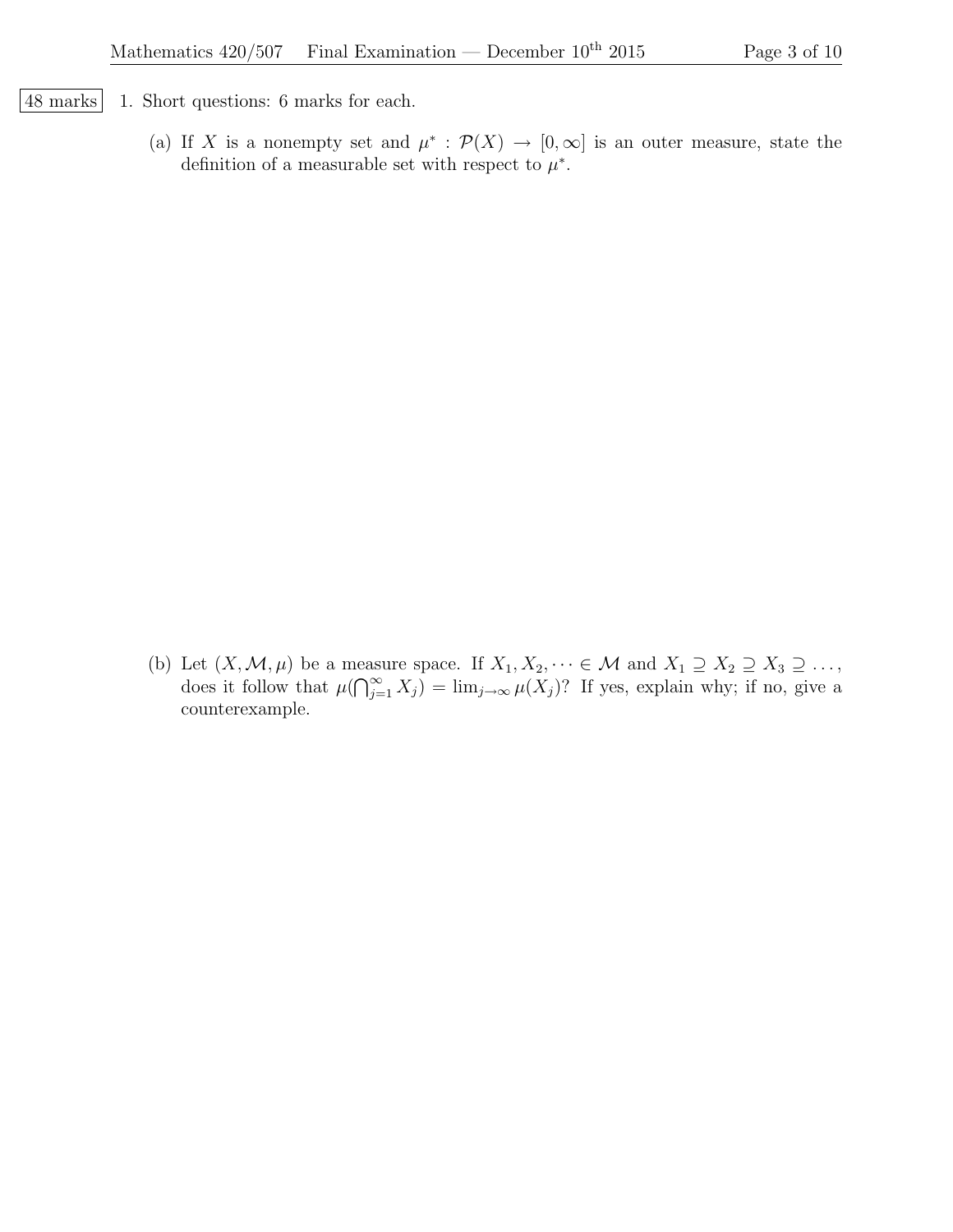(c) Let  $(X, \mathcal{M}, \mu)$  be a measure space, and let f and  $f_n$ ,  $n = 1, 2, \ldots$ , be measurable functions  $X \to [0,\infty)$  such that  $f_n(x) \searrow f(x)$  for all  $x \in X$ . Does it follow that  $\int f_n d\mu \to \int f d\mu$ ? If yes, explain why; if no, give a counterexample.

(d) Let  $(X, \mathcal{M}, \mu)$  be a measure space, and let f and  $f_n$ ,  $n = 1, 2, \ldots$ , be functions in  $L^1(\mu)$  such that  $\int |f_n - f| d\mu \to 0$ . Does it follow that  $f_n(x) \to f(x)$  for almost all  $x$ ? If yes, explain why; if no, give a counterexample.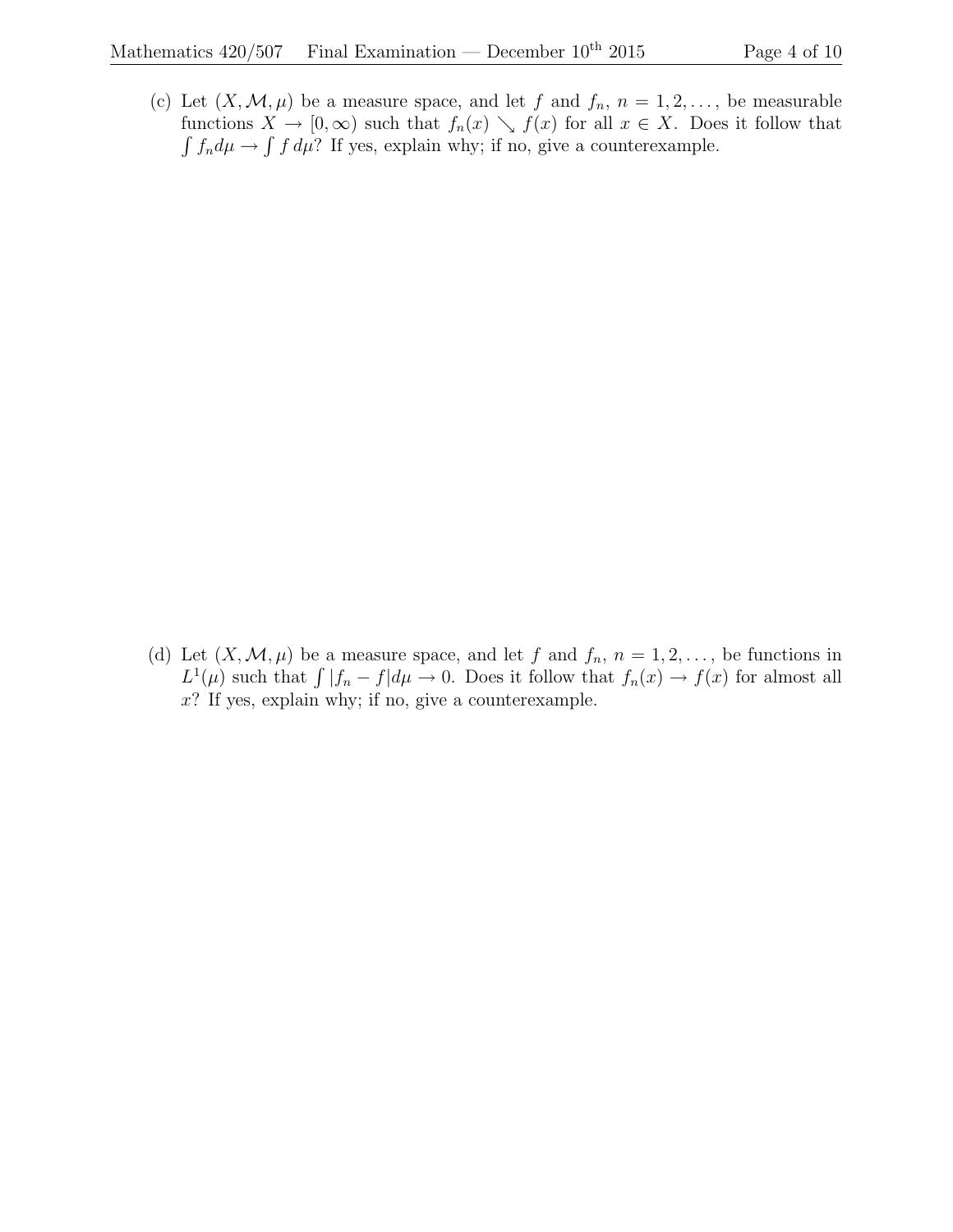(e) State Fatou's Lemma.

(f) Let  $(X, \mathcal{M}, \mu)$  and  $(Y, \mathcal{N}, \nu)$  be measure spaces, and let  $\lambda$  and  $\rho$  be signed measures on M and N, respectively. If  $\lambda \perp \mu$  and  $\rho \perp \nu$ , does it follow that  $\lambda \times \rho \perp \mu \times \nu$ ? If yes, explain why; if no, give a counterexample.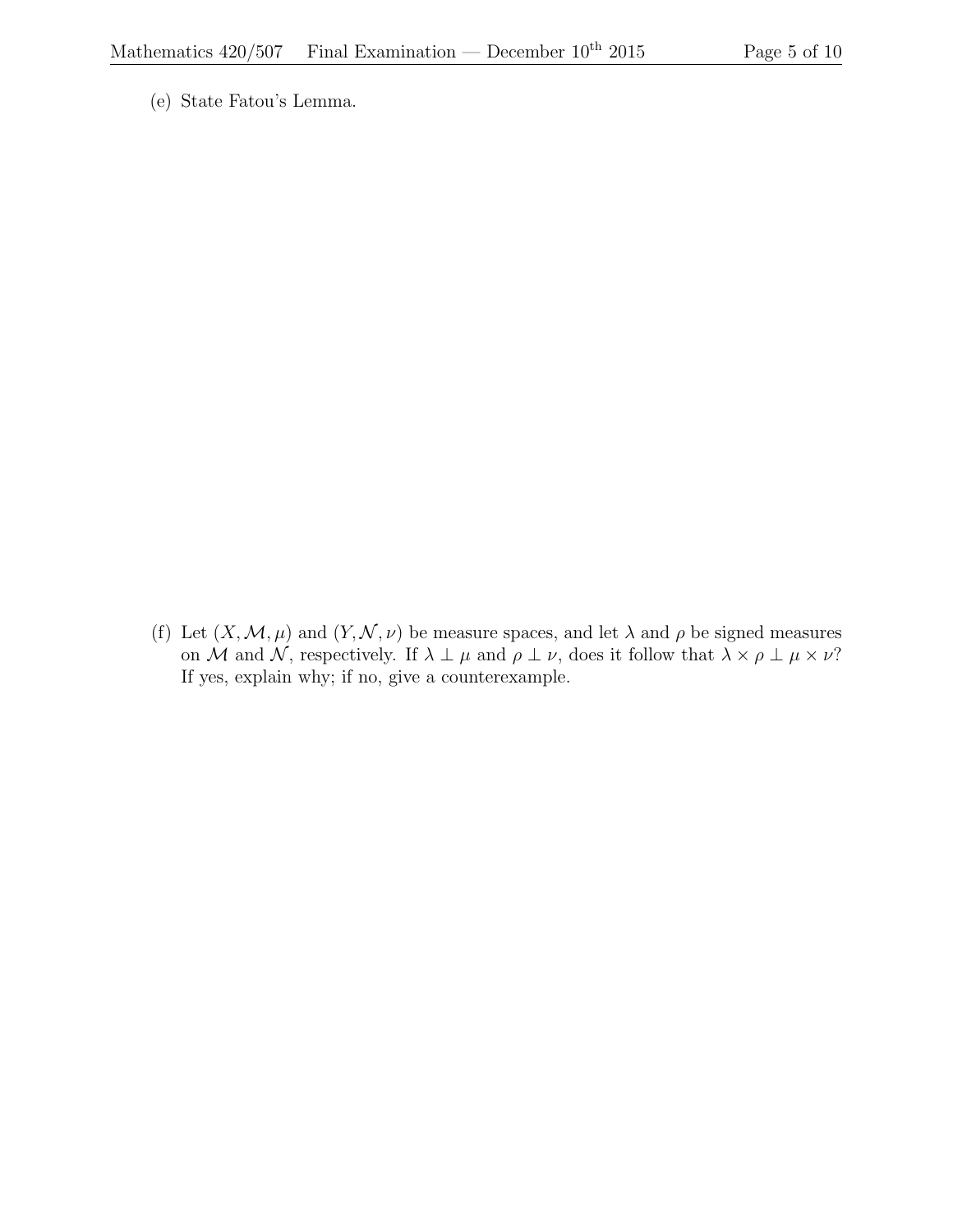(g) Give an example of a measure that is not  $\sigma$ -finite.

(h) Give an example of an algebra of sets that is not a  $\sigma$ -slgebra.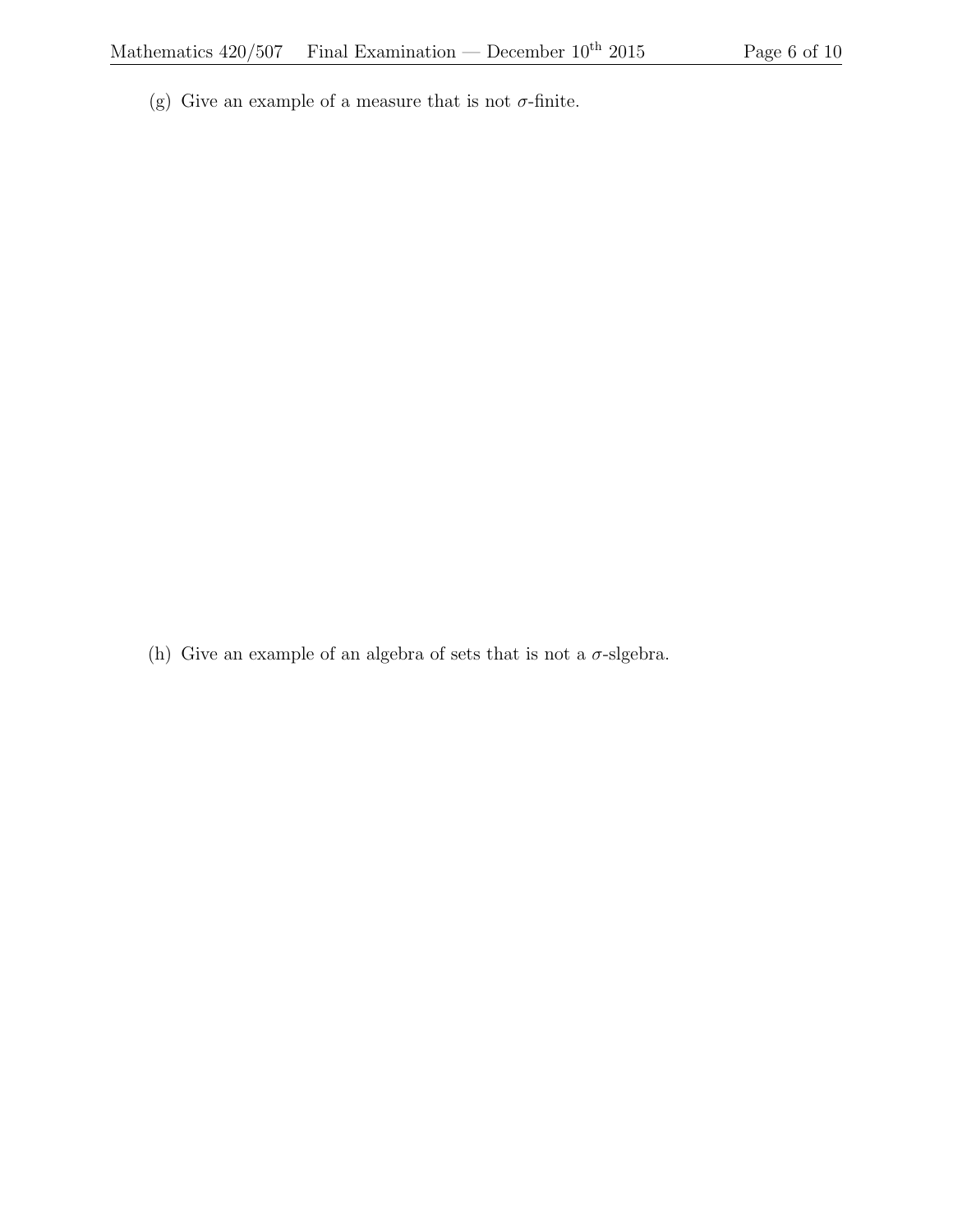$\boxed{16 \text{ marks}}$  2. Is there a non-zero Borel measure  $\mu$  on R, absolutely continuous with respect to the Lebesgue measure, such that  $\mu(U)$  is integer for every open set U? If yes, give an example. If no, give a proof.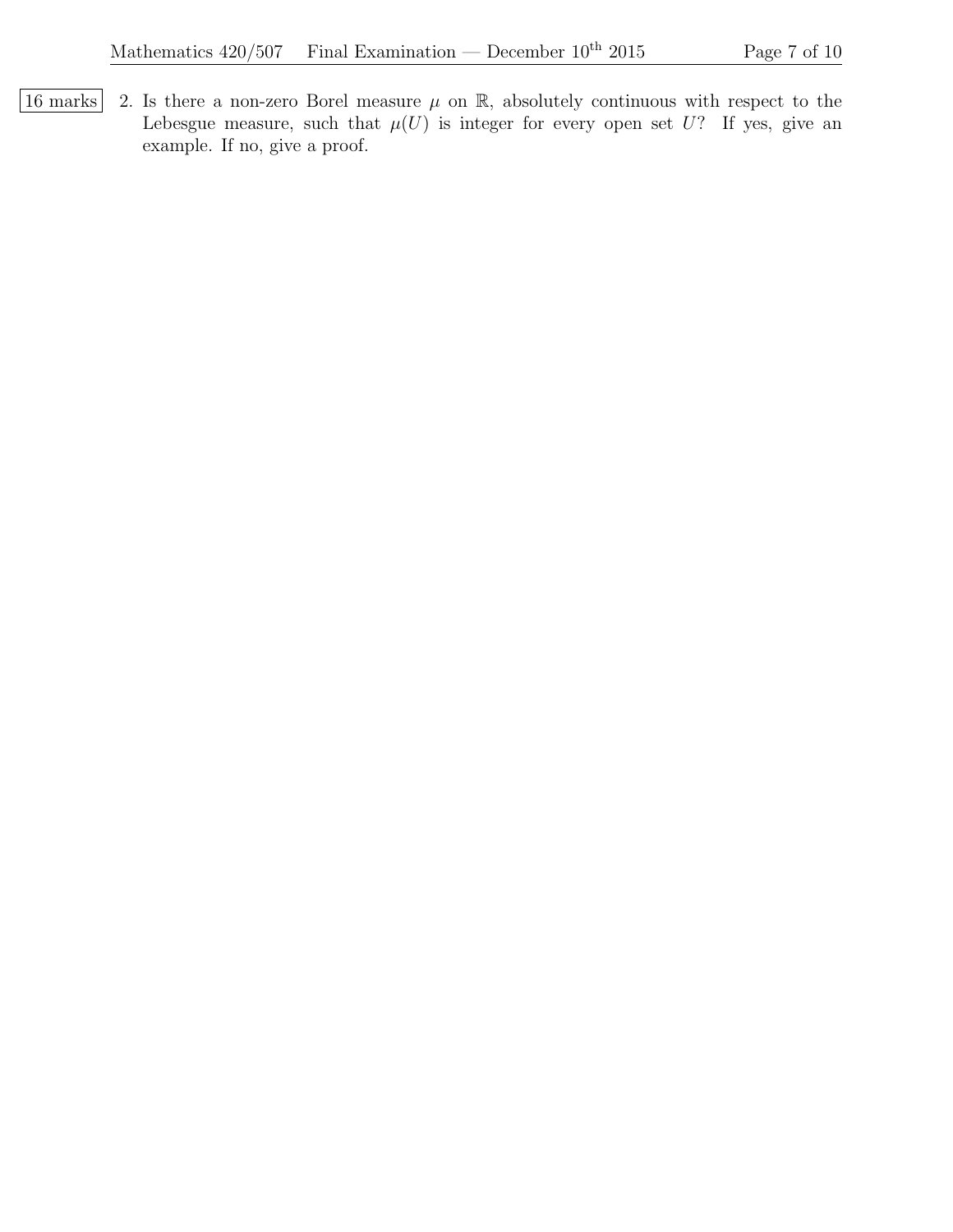16 marks 3. Let  $(X, \mathcal{M}, \mu)$  be a measure space, and let  $f : X \to [0, \infty)$  be integrable with respect to  $\mu$ . Let  $d\nu = f d\mu$  (so that  $f = \frac{d\nu}{d\mu}$ ). Prove that for any measurable function  $g: X \to [0, \infty)$ , we have  $\int g d\nu = \int f g d\mu$ . (Hint: start with simple functions.)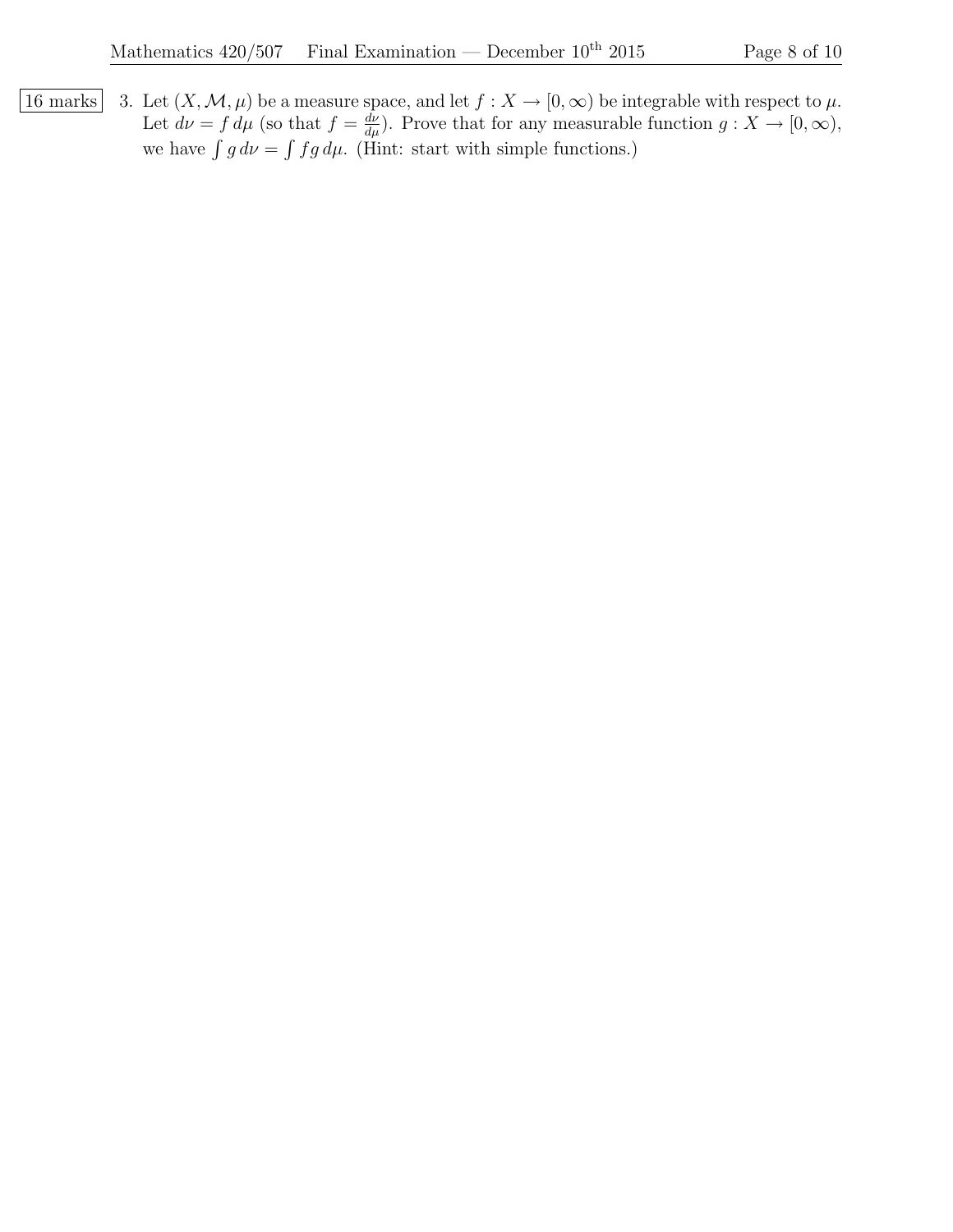20 marks 4. (a) Let  $f : \mathbb{R} \to [0, \infty)$  be measurable, and assume that  $\int f dm < \infty$ , where m is the Lebesgue measure. Prove that there is a nonincreasing function  $g : [0, \infty) \to [0, \infty)$ such that

$$
m({x : f(x) < a}) = m({x : g(x) < a}) \text{ for all } a > 0.
$$
 (1)

(b) Prove that if  $f, g : [0, 1] \rightarrow [0, \infty)$  are two measurable functions such that (1) holds, then  $\int_{[0,1]} f dm = \int_{[0,1]} g dm$ .